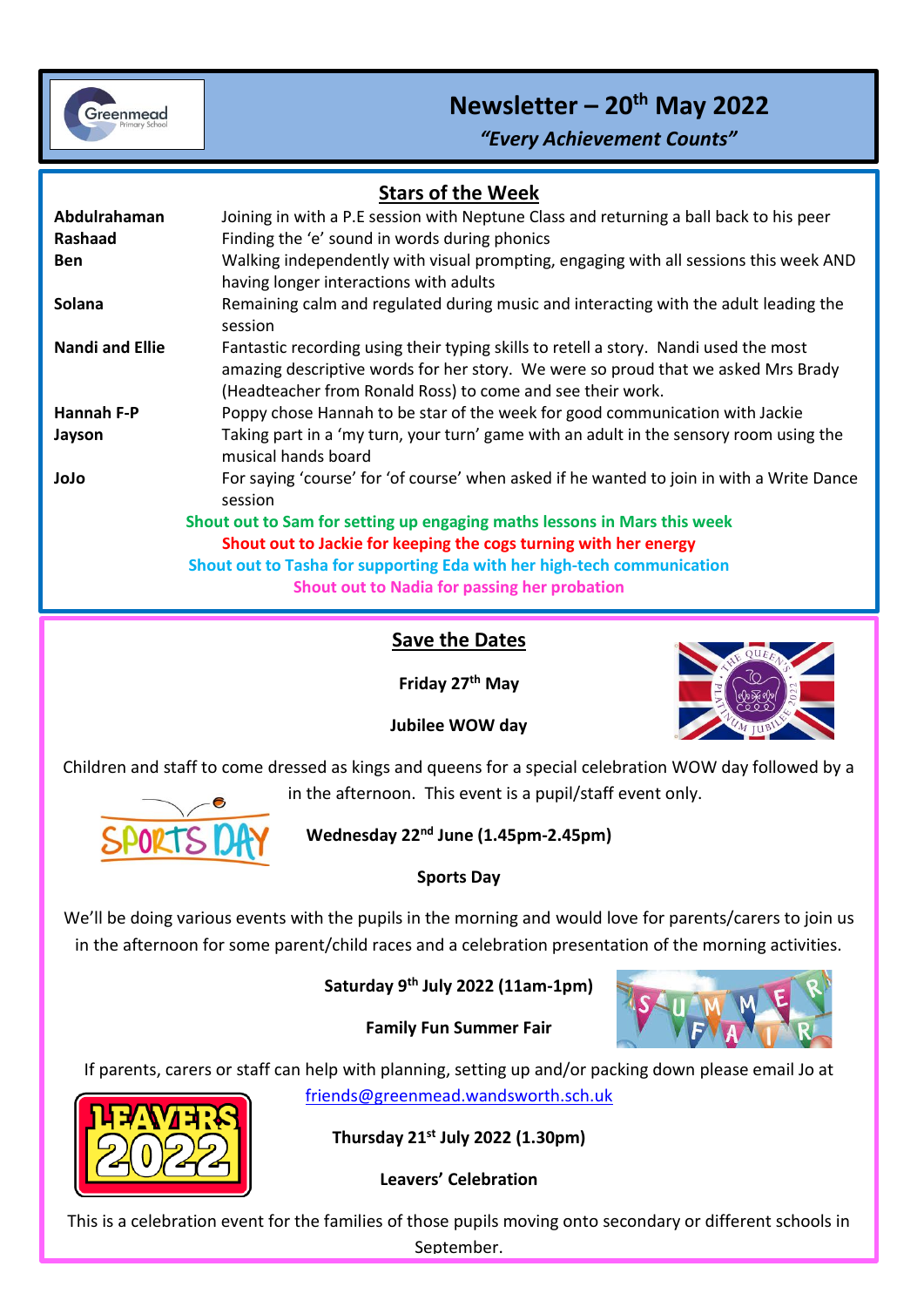#### **Key Diary Dates**

**Crazy Hair Day** Wednesday 25<sup>th</sup> May

**Queen's Jubilee Wow Day** Friday 27th May

> **Half term** 30<sup>th</sup> May – 3<sup>rd</sup> June

**Pupils and staff return to school** Monday 6<sup>th</sup> June

**Semi-formal Learning Celebration for Parents** Wednesday 8<sup>th</sup> June (time tbc)

**Formal Learning Celebration for Parents** Wednesday 10<sup>th</sup> June (tbc but will be afternoon)

**Sensory Learning Celebration for Parents** Wednesday  $15<sup>th</sup>$  June (time tbc)

**Sports Day** Wednesday 22<sup>nd</sup> June (1.45-2.45pm)

**Spring/Summer Evaluated IEPs to be sent home** Thursday 23rd June

> **INSET day (no school for pupils)** Friday 24<sup>th</sup> June

**Additional school closure in lieu of Queen's Jubilee** Friday 1<sup>st</sup> July

**Summer-Autumn IEPs to be sent home** Friday 8th July

> **Summer Fair with Ronald Ross** Saturday 9<sup>th</sup> July (11am-1pm)

**Parent/Teacher Evenings with End of Year Reports** Monday 11<sup>th</sup> and Tuesday 12<sup>th</sup> July

> **Leavers' Celebration** Thursday  $21^{st}$  July (1.30pm)

**End of term (1pm finish for pupils)** Friday 22nd July



#### **Crazy Hair Day**

In honour and celebration of Ethan (a former pupil at Greenmead) his family are raising money for the Skylarks Charity.

We'd love to be able to contribute to this and are going to be holding a Crazy Hair Day in Ethan's honour on **Wednesday 25th May.**

Please donate what you can for the charity and come in with your most fabulous crazy hairstyles. We will be taking photos of our celebration to send to Ethan's family.

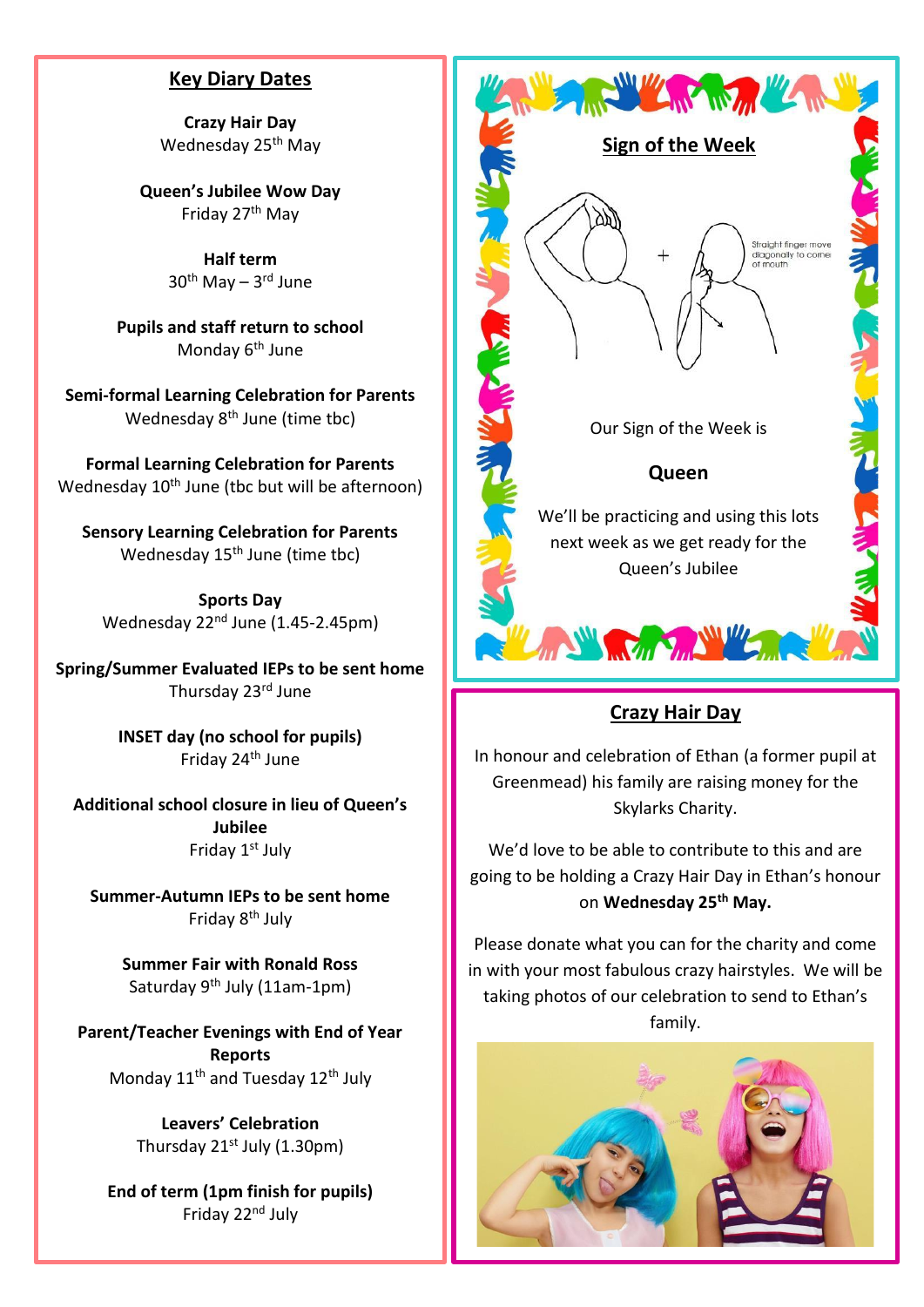## **Learning Celebration Events for Parents/Carers**

Now that Covid is 'behind' us we really want to make the most of having opportunities for parents/carers to come back into school and share in our learning with their children.

Each of the pathways are going to have a Learning Celebration Event for parents/carers next half term. There will be an opportunity for you see what learning has been taking place this half term, meet with other parents from your child's class and a chance to meet informally with staff.

Please see the diary dates section above for the dates for each pathway. Times tbc very shortly by pathway leaders.



### **Goodbye**

We are sorry to say goodbye to Paola this week. Paola has been at Greenmead since we came back from lockdown in June 2020 and has been a great team member looking after our pupils, training and supporting staff and responding to medical emergencies. We wish Paola all the best as she goes off to enjoy travels and extended time with her family.

#### **Learning in Mars Class**

Mars class were learning about the rainforest as part of our Africa topic. Together, as a group, the pupils decided what needed to go into the diorama and collected the materials and made it together as a group project. Oliver was especially proud to show off the leaves he had cut out. Their working display is also really coming together and they can't wait to show it off to parents next half term.